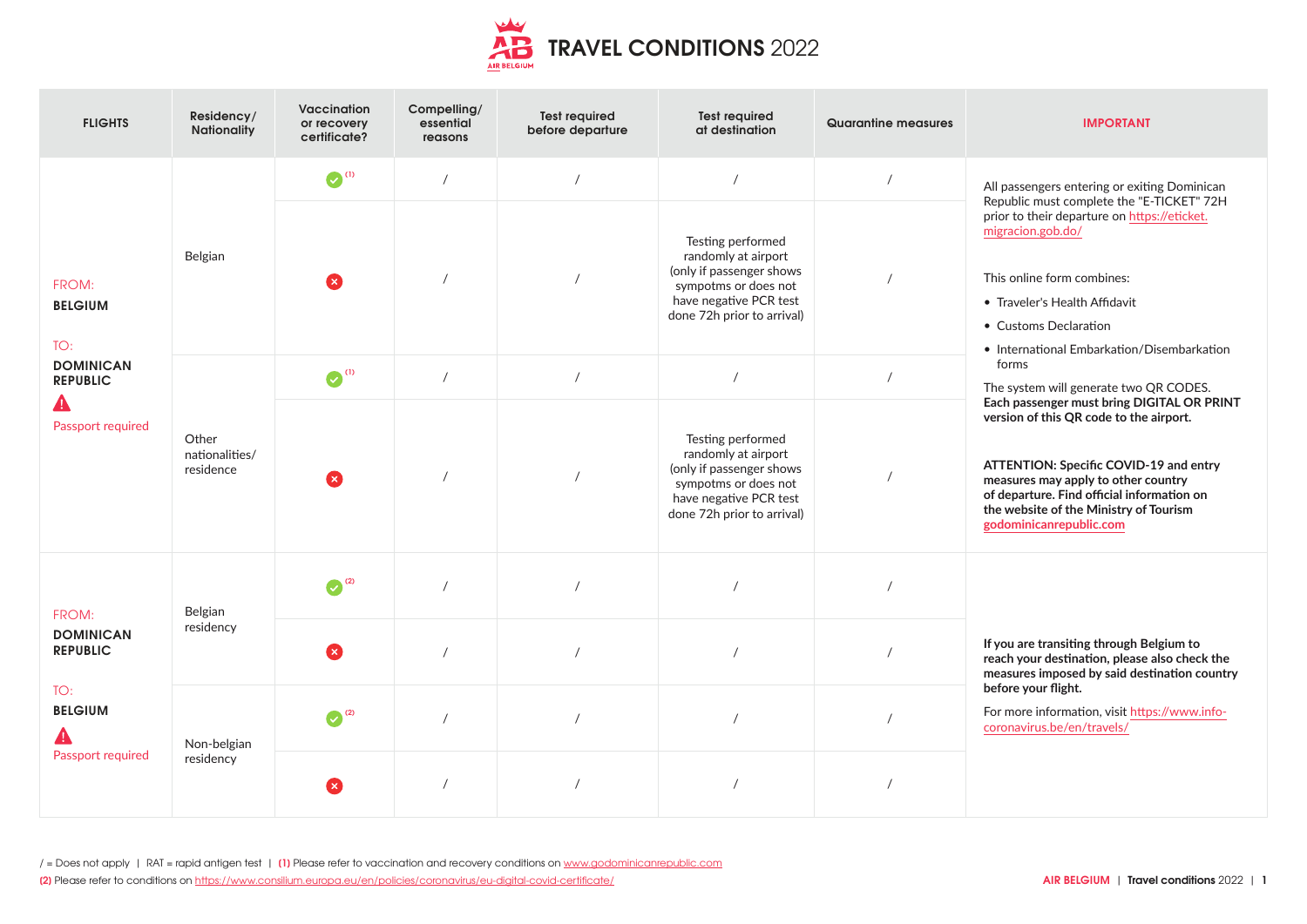| <b>FLIGHTS</b>                                                          | Residency/<br><b>Nationality</b>     | Full<br>vaccination<br>scheme? | Compelling/<br>essential<br>reasons                                                                              | <b>Test required</b><br>before departure | <b>Test required</b><br>at destination                                                                                                | Quarantine measures                                      | <b>IMPORTANT</b>                                                                                                                                                                                                             |
|-------------------------------------------------------------------------|--------------------------------------|--------------------------------|------------------------------------------------------------------------------------------------------------------|------------------------------------------|---------------------------------------------------------------------------------------------------------------------------------------|----------------------------------------------------------|------------------------------------------------------------------------------------------------------------------------------------------------------------------------------------------------------------------------------|
| FROM:<br><b>BELGIUM</b><br>TO:<br><b>MAURITIUS</b><br>Passport required | Belgian                              | (1)<br>$\bullet$               |                                                                                                                  |                                          | Hotel stay: RAT test at<br>D+0 (upon arrival at the<br>hotel)<br>Other accommodation:<br>PCR test at D+0 (upon<br>arrival at airport) |                                                          | Mandatory wearing of mask at Mauritius<br>airport.<br>Before your trip, please make sure to prepare                                                                                                                          |
|                                                                         |                                      | Œ                              |                                                                                                                  | $\sqrt{2}$                               | Test at $D+O$ & $D+7$                                                                                                                 | 7-day quarantine<br>in an accomodation<br>of your choice | <b>AND PRINT the following documents:</b><br>• Proof of full vaccination or certificate of<br>recovery in print & digital version (except for<br>those under 18 who are travelling with their                                |
|                                                                         | Other<br>nationalities/<br>residence | (1)<br>$\boldsymbol{\sigma}$   |                                                                                                                  |                                          | Hotel stay: RAT test at<br>D+0 (upon arrival at the<br>hotel)<br>Other accommodation:<br>PCR test at D+0 (upon<br>arrival at airport) |                                                          | family) <sup>(1)</sup><br>• Complete the All-In-One Form (https://<br>safemauritius.govmu.org/)<br>• Confirmation of your hotel reservation<br>• Confirmation of your return flight (if you are not<br>a Mauritian resident) |
|                                                                         |                                      | ظ                              |                                                                                                                  | $\prime$                                 | Test at $D+O$ & $D+7$                                                                                                                 | 7-day quarantine<br>in an accomodation<br>of your choice | Find all the information you need to prepare your<br>trip at https://mauritiusnow.com/<br>Please note that you may be denied check-in if you<br>do not provide these documents!                                              |
|                                                                         |                                      |                                | Please refer to measures imposed by the Mauritian Authorities: https://mauritiusnow.com/mauritius-travel-advice/ |                                          |                                                                                                                                       |                                                          |                                                                                                                                                                                                                              |
| FROM:<br><b>MAURITIUS</b><br>TO:<br><b>BELGIUM</b><br>Passport required | Belgian<br>residency                 | $\bigodot$ <sup>(2)</sup>      |                                                                                                                  |                                          |                                                                                                                                       |                                                          | Mandatory wearing of mask at Mauritius                                                                                                                                                                                       |
|                                                                         |                                      | ×                              |                                                                                                                  |                                          |                                                                                                                                       |                                                          | airport.<br>If you are transiting through Belgium to reach                                                                                                                                                                   |
|                                                                         | Non-belgian<br>residency             | $\odot$ <sup>(2)</sup>         | $\prime$                                                                                                         |                                          | $\prime$                                                                                                                              |                                                          | your destination, please also check the measures<br>imposed by said destination country before your<br>flight.<br>For more information, visit https://www.info-                                                              |
|                                                                         |                                      | ×                              |                                                                                                                  | $\prime$                                 |                                                                                                                                       |                                                          | coronavirus.be/en/travels/                                                                                                                                                                                                   |

**[2]** Please refer to conditions on <https://www.consilium.europa.eu/en/policies/coronavirus/eu-digital-covid-certificate/> **AIR BELGIUM** | **Travel conditions** 2022 | **2**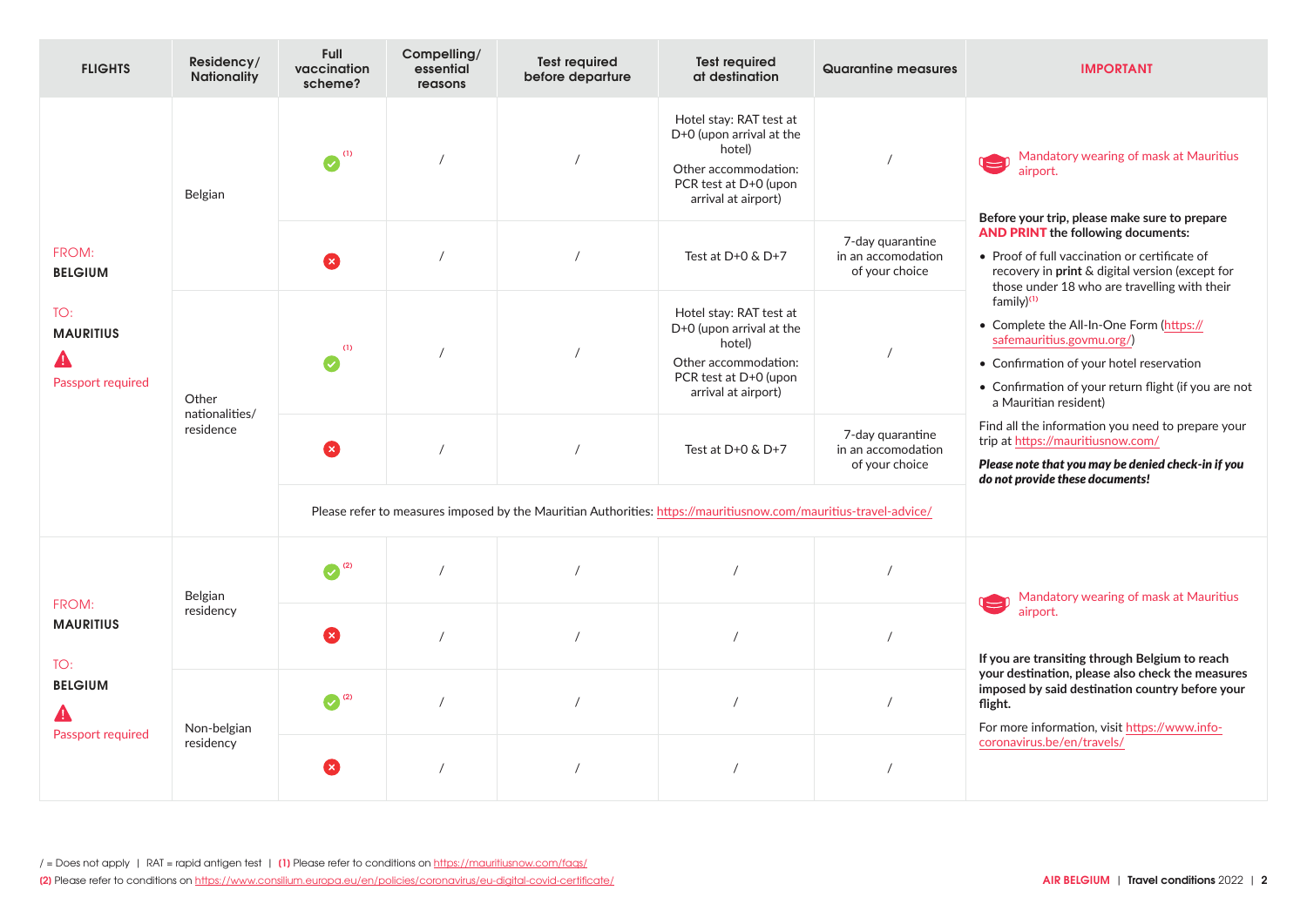| <b>FLIGHTS</b>                                                         | Residency/<br>Nationality            | Vaccination<br>or recovery<br>certificate?                                                                            | Compelling/<br>essential<br>reasons | <b>Test required</b><br>before departure | <b>Test required</b><br>at destination | Quarantine measures | <b>IMPORTANT</b>                                                                                                                                                                                                |
|------------------------------------------------------------------------|--------------------------------------|-----------------------------------------------------------------------------------------------------------------------|-------------------------------------|------------------------------------------|----------------------------------------|---------------------|-----------------------------------------------------------------------------------------------------------------------------------------------------------------------------------------------------------------|
| FROM:<br><b>BELGIUM</b><br>TO:<br><b>CURAÇAO</b><br>Passport required) | Belgian                              | $\bullet$ (1)                                                                                                         | $\prime$                            |                                          | $\sqrt{ }$                             |                     |                                                                                                                                                                                                                 |
|                                                                        |                                      | Ø                                                                                                                     | $\prime$                            |                                          |                                        |                     | Within 48 hours of departure, all passengers                                                                                                                                                                    |
|                                                                        | Ducth                                | $\bigcirc$ (1)                                                                                                        | $\prime$                            |                                          |                                        |                     | must complete the Passenger Locator<br>Card (PLC) and immigration card via: www.<br>dicardcuracao.com<br>ATTENTION: each passenger must bring PRINT<br>& DIGITAL copies of the passenger locator card<br>(PLC). |
|                                                                        |                                      | 2                                                                                                                     | $\sqrt{ }$                          |                                          |                                        |                     |                                                                                                                                                                                                                 |
|                                                                        | Other<br>nationalities/<br>residence | Please refer to any measures imposed by the Authorities of Curaçao: https://www.covid19.cw/en/travel/#traveltocuracao |                                     |                                          |                                        |                     |                                                                                                                                                                                                                 |
| FROM:<br><b>CURAÇAO</b><br>TO:<br><b>BELGIUM</b><br>Passport required  | Belgian<br>residency                 | $\odot$ <sup>(2)</sup>                                                                                                |                                     |                                          |                                        |                     |                                                                                                                                                                                                                 |
|                                                                        |                                      | Ø                                                                                                                     |                                     |                                          |                                        |                     | If you are transiting through Belgium to<br>reach your destination, please also check the<br>measures imposed by said destination country                                                                       |
|                                                                        | Non-belgian<br>residency             | $\odot$ <sup>(2)</sup>                                                                                                |                                     |                                          |                                        |                     | before your flight.<br>For more information, visit https://www.info-<br>coronavirus.be/en/travels/                                                                                                              |
|                                                                        |                                      | œ                                                                                                                     |                                     |                                          |                                        |                     |                                                                                                                                                                                                                 |

**[1]** Please refer to vaccination and recovery conditions on [www.covid19.cw/en/travel/travel-to-curacao/](http://www.covid19.cw/en/travel/travel-to-curacao/)

**[2]** Please refer to conditions on <https://www.consilium.europa.eu/en/policies/coronavirus/eu-digital-covid-certificate/>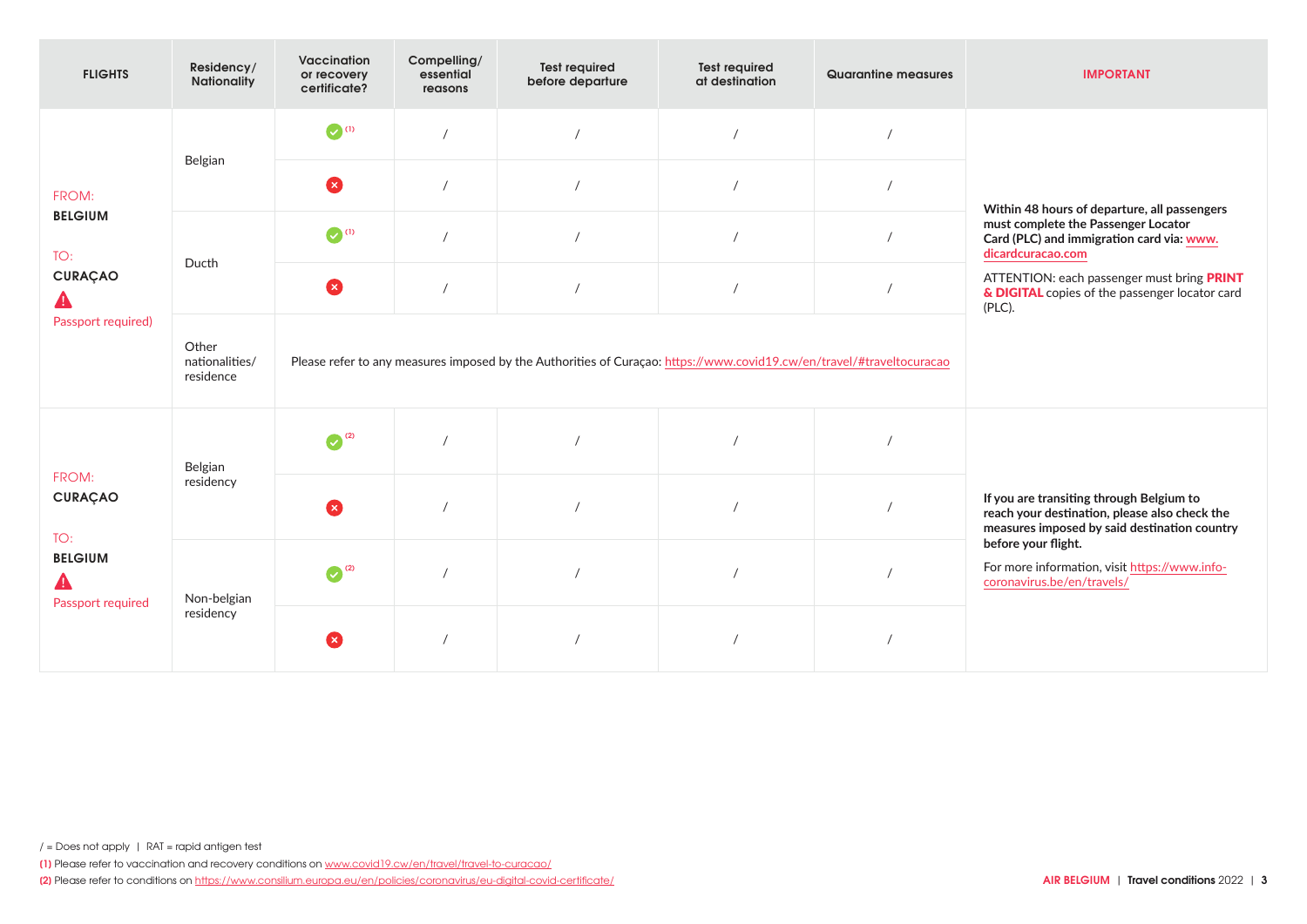| <b>FLIGHTS</b>                                      | Residency/<br><b>Nationality</b>     | <b>Full vaccination</b><br>scheme? | Compelling/<br>essential<br>reasons                                                                                            | <b>Test required</b><br>before departure | <b>Test required</b><br>at destination | Quarantine measures | <b>IMPORTANT</b>                                                                                                                                                                                                                                                                                                                                                                                                                                                                        |
|-----------------------------------------------------|--------------------------------------|------------------------------------|--------------------------------------------------------------------------------------------------------------------------------|------------------------------------------|----------------------------------------|---------------------|-----------------------------------------------------------------------------------------------------------------------------------------------------------------------------------------------------------------------------------------------------------------------------------------------------------------------------------------------------------------------------------------------------------------------------------------------------------------------------------------|
| FROM:<br><b>BELGIUM</b><br>TO:<br><b>GUADELOUPE</b> | Belgian                              | $\odot$ <sup>(1)</sup>             |                                                                                                                                | PCR test $<$ 72H<br>or $RAT < 48H$       |                                        |                     | Everyone aged 12 and above must presents a<br>vaccination certificate and negative test result.<br>Non-vaccinated travellers aged 12 and above<br>must present a compelling reason and fill in a<br>solemn declaration: https://www.guadeloupe.<br>gouv.fr/Politiques-publiques/Risques-naturels-<br>technologiques-et-sanitaires/Securite-sanitaire/<br>Informations-coronavirus/Les-transports/Covid-<br>19-les-conditions-d-arrivee-et-de-depart-par-<br>voie-aerienne-en-Guadeloupe |
|                                                     |                                      | Ø                                  | Required                                                                                                                       | PCR test < 72H<br>or RAT < 48H           |                                        |                     |                                                                                                                                                                                                                                                                                                                                                                                                                                                                                         |
|                                                     | French                               | $\odot$ <sup>(1)</sup>             |                                                                                                                                | $\sqrt{ }$                               |                                        |                     |                                                                                                                                                                                                                                                                                                                                                                                                                                                                                         |
|                                                     |                                      | Ø                                  | Required                                                                                                                       | PCR test < 72H<br>or RAT < 48H           |                                        |                     | Minors (under 18) who have not been vaccinated<br>do not need to present a vaccination certificate<br>if they travel with their vaccinated parents.<br>In Guadeloupe, a valid identity card is all that is                                                                                                                                                                                                                                                                              |
|                                                     | Other<br>nationalities/<br>residence |                                    | Please refer to any measures imposed by the French Government at:<br>https://www.gouvernement.fr/info-coronavirus/deplacements | required for EU citizens.                |                                        |                     |                                                                                                                                                                                                                                                                                                                                                                                                                                                                                         |
| FROM:<br><b>GUADELOUPE</b><br>TO:<br><b>BELGIUM</b> | Belgian<br>residency                 | $\odot$ <sup>(2)</sup>             |                                                                                                                                |                                          |                                        |                     |                                                                                                                                                                                                                                                                                                                                                                                                                                                                                         |
|                                                     |                                      | Ø                                  |                                                                                                                                |                                          |                                        |                     | If you are transiting through Belgium to<br>reach your destination, please also check the<br>measures imposed by said destination country<br>before your flight.                                                                                                                                                                                                                                                                                                                        |
|                                                     | Non-belgian<br>residency             | $\bigodot$ <sup>(2)</sup>          |                                                                                                                                |                                          |                                        |                     | For more information, visit https://www.info-<br>coronavirus.be/en/travels/                                                                                                                                                                                                                                                                                                                                                                                                             |
|                                                     |                                      | ×                                  |                                                                                                                                |                                          |                                        |                     |                                                                                                                                                                                                                                                                                                                                                                                                                                                                                         |

**<sup>[1]</sup>** Please refer to conditions on [https://www.guadeloupe.gouv.fr/Politiques-publiques/Risques-naturels-technologiques-et-sanitaires/Securite-sanitaire/Informations-coronavirus/Les-transports/](https://www.guadeloupe.gouv.fr/Politiques-publiques/Risques-naturels-technologiques-et-sanitaires/Se)

[Covid-19-les-conditions-d-arrivee-et-de-depart-par-voie-aerienne-en-Guadeloupe](https://www.guadeloupe.gouv.fr/Politiques-publiques/Risques-naturels-technologiques-et-sanitaires/Se)

**<sup>[2]</sup>** Please refer to conditions on <https://www.consilium.europa.eu/en/policies/coronavirus/eu-digital-covid-certificate/>